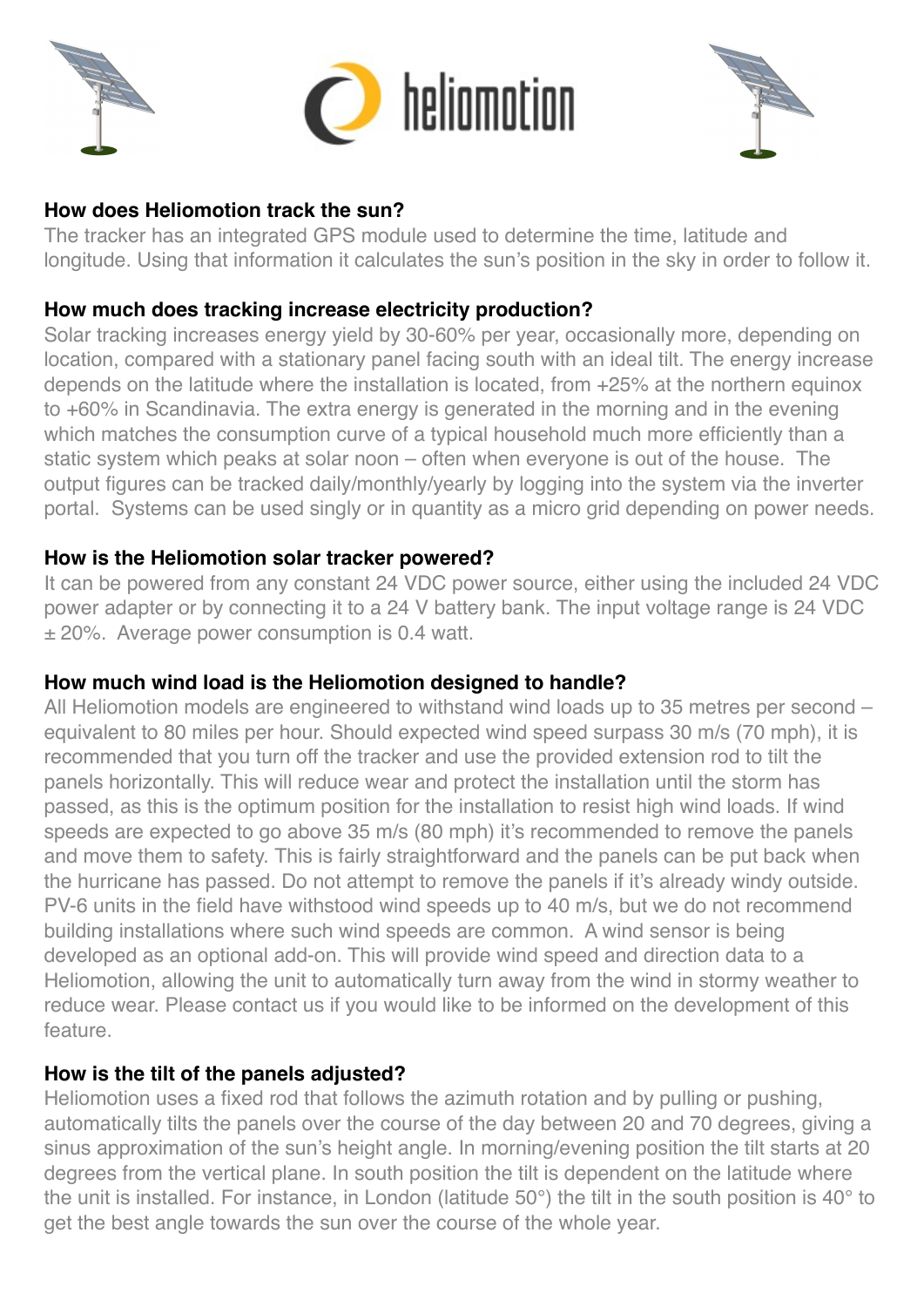#### **How does temperature affect solar panels?**

Solar panels are rated at 25°C, but their power output varies linearly with their temperature. Mono-crystalline panels have a temperature coefficient of 0.5% per °C so at 15°C on the panel you get a 5% power boost and vice versa.

## **How long is the design life and warranty of the product?**

The Heliomotion tracker is designed to last for as long as the panels last, typically 25-40 years. We give a 3 year warranty to provide free replacement parts. Heliomotion parts including the column and solar tracker are coated using Hammerite Silver for protection and durability. Panel manufacturers normally give a 10 year guarantee with a 95% output guarantee for the first 5 years and 87% for up to 25 years thereafter. (See final page of assembly manual for full details.)

## **How much noise does a Heliomotion system make?**

The solar tracker itself is virtually silent. Listening carefully right next to the tracker, it makes the sound of a distant cicada every 7 minutes or so when it updates its position. The grid-tied micro inverters are fanless and make virtually no noise. The battery-tied solar station has fans which kick in progressively as the inverter load increases, so should be placed somewhere where the sound doesn't bother anyone, such as a garage, a shed or a cabinet.

## **Should I choose a grid-tied or a battery-tied system?**

Our recommendation is to use the grid-tied system if utility power is available, and to use the battery-tied system for off-grid installations without access to utility power. The main reason for this is that the grid-tied system is simpler to install and allows you to automatically utilise 100% of your produced electricity. Furthermore, the grid tied system is cheaper.

### **What does the solar station do?**

A solar station combines a solar battery charger with an inverter and a utility power relay. It can be used with or without utility power, and works even if the power is out. The station automatically switches to utility power when solar and battery power is insufficient/there is an outage. The power from the station is not supplied to the grid, but used locally, via a new electrical outlet or connected to existing outlets via the building's fuse box. When the batteries are full any surplus solar power not consumed will be discarded.

### **Should I use a 24 volt or 48 volt solar station?**

The 24V/3000W solar station is typically used together with Heliomotion PV-2, PV-3 or PV-4 and the 48V/5000W station with Heliomotion PV-6. The input voltage needs to be considered. The 24V solar station handles 30-115V (max 145 Voc) and the 48V station 120-430V (max 450 Voc). 300-330W solar panels usually have voltages around 40Voc. So Heliomotion PV-3M = 120 Voc which is okay to use with the 24V solar station (not high enough for 48V model). PV-4 = 160 Voc works with either 48V model (panels in series) or 24V (panels in parallel to halve voltage). The 24V/3000W station uses ~20W to maintain 230VAC output, whereas the 48V station uses ~40W. Therefore it is preferable to use the smaller 24V model if the extra max power output/input is not needed.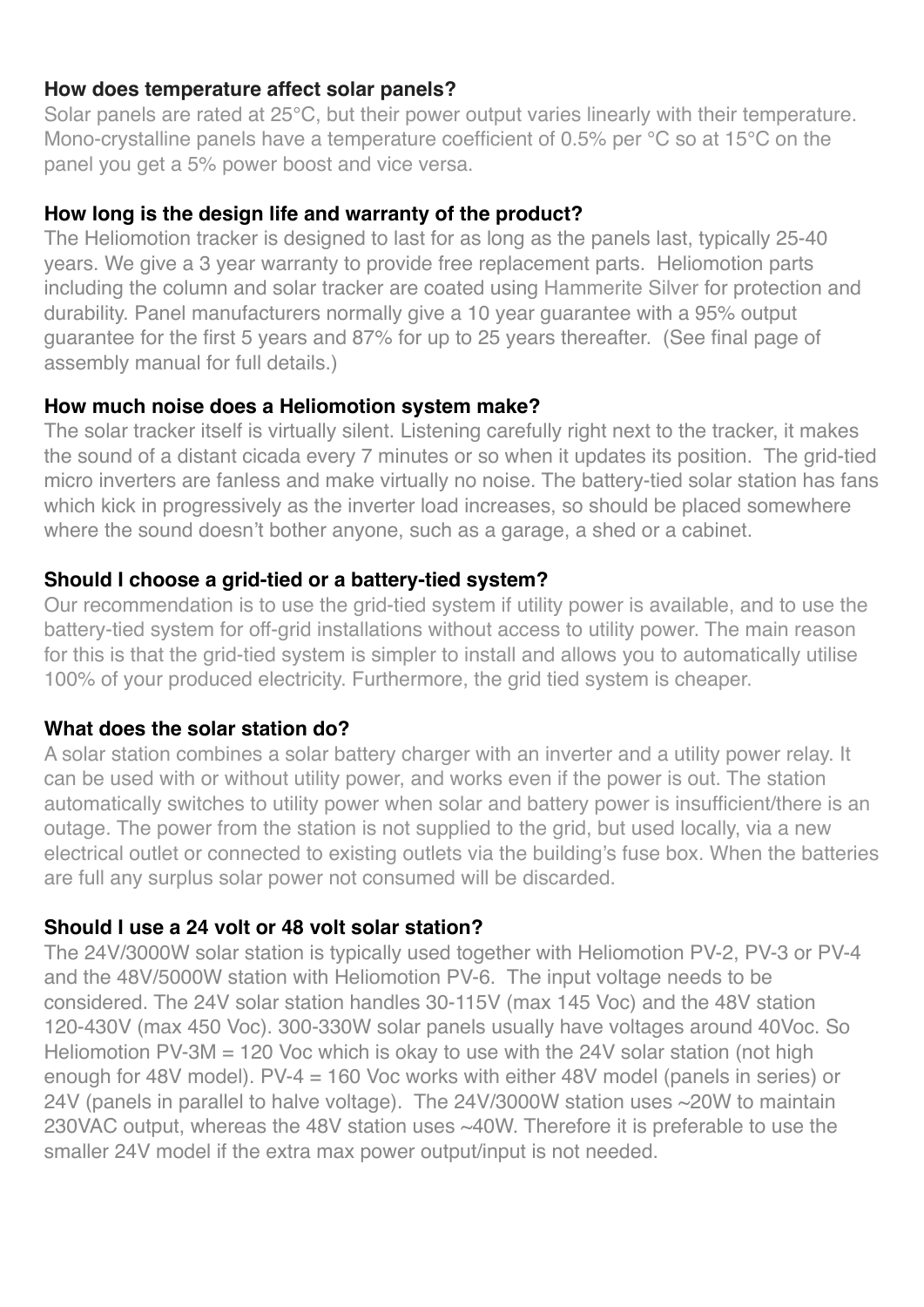### **How much battery capacity should I have for an off-grid system?**

For off-grid cottages, a 5 kWh battery bank (4 x 12V 110Ah) is the recommended minimum when used together with a PV-2, 10 kWh when used together with a PV-4 and 15 kWh with a PV-6. This allows you to store one full day's solar energy production for use during nights and cloudy days. Additional battery capacity allows for a greater buffer during cloudy/rainy days. EV charging will require more battery capacity.

#### **What battery types are there?**

There are several new battery systems coming onto the market (including repurposed EV batteries), PowerQuad/Powerwall/PowerVault etc, and there are older technologies including deep cycle gel batteries for solar battery systems. They are maintenance free, can be used indoors, have a long design life, and are made to withstand deep discharge cycles. Deep Cycle Gel batteries generally have better cycle capacity and longer service life than deep cycle AGM batteries, both under float and cycling conditions.

#### **If my batteries are full, and my panels are working well, what happens to the surplus electricity being generated?**

It will be discarded.

#### **How much space does a system take up?**

The turning circle for a single PV-2 is 3 metres, the PV-4 is 4 metres. Depending on the time of year, and the adjustment of the tilt, it will rotate up to 180 degrees and the lower edge of the panels will be between 500 mm and a metre off the ground, so you are looking at around a total height of about four metres. The turning circle required for a single PV-6 is 5 metres. Average wattage 60 cell panels each measure up to 1700 high x 1050 cms wide. Newer higher wattage panels are larger. The dimensions of the six panels together are approximately 3140 high x 3120 cms wide. You will find downloadable dimensions drawings for all system sizes on our Documents page.

The area around the foundation column needs to be clear so that the solar tracker can rotate freely without any obstacles. The minimum clearance from the column when using 1.6x1m panels is 1 meter for PV-2, 1.3 meters for PV-3, 1.5 meters for PV-4, and 2 meters for a PV-6. It is strongly recommended to have at least 0.5 meters of extra clearance on all sides to allow for the panels to be tilted horizontally. See the PDF files describing the specific Heliomotion dimensions on the website Documents page for more info.

### **How do you mount a Heliomotion system?**

There are three options: a large hole filled with concrete, ground screws or anchoring it to bedrock. Because the system is securely bolted to the ground using the foundation plate, it means it can be un-bolted and moved if required to a new property. (See the installation manual.) The concrete pad (one metre cubed for PV-6) will need between 4 and 7 days to harden before attaching the foundation column to the base plate.

When using ground anchors/screws, the person installing will require a specialised tool to drive the anchors into the ground. The anchors are more eco-friendly than using concrete and are quicker to install since there is no need to wait for the concrete to cure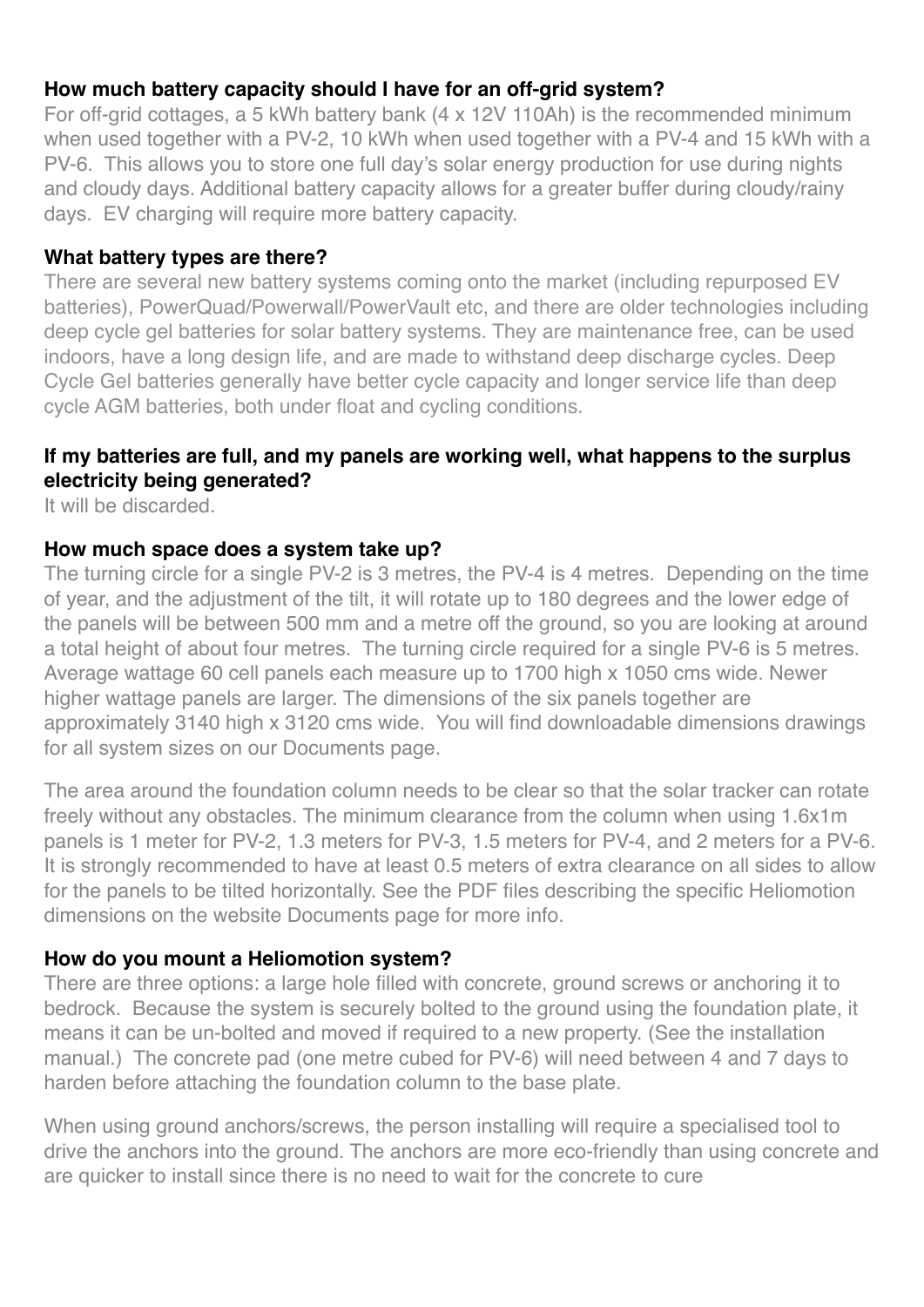## **When purchasing the product does one need to buy the inverter separately?**

When you buy a Heliomotion system you have the choice to buy just the unit itself (foundation piece, column, tracker unit, framework and fixings) or to buy the complete package including inverter, cables, panels etc. On our product page we show different options and packages. For our export sales, we expect that most resellers/customers will buy the panels and inverters locally and just buy the tracker with framework from us. You can install a Heliomotion at quite a long distance from the inverter; using our 4×2.5mm2 cable, you will have only minimal losses up to 100 meters distance. At longer distances, we recommend an increase in the cable diameter. See next paragraph for more detail.

## **Should I use a string inverter or microinverters?**

Heliomotion can be connected to the grid using either multiple microinverters or a single string inverter. When using microinverters two panels connect to each microinverter located directly underneath the panels, and an AC cable runs from the microinverters to the nearest AC fuse box. When using a string inverter all solar panels are typically joined together in series and a DC cable runs from the panels to the string inverter, which in turn is connected to the nearest AC fuse box. The string inverter is often placed indoors.

Use of micro inverters with Heliomotion are recommended for the following reasons:

- **1. Simpler installation** The 24V AC-DC transformer that powers the solar tracker can be placed at the installation site as there is AC available at the site. In contrast, with an indoor string inverter the transformer is typically placed indoors and 2 extra wires are needed in the DC cable that runs to the installation site for carrying the 24VDC. Also, there is no need to install DC breakers when using microinverters.
- **2. Easier placement** No need to find space indoors for mounting the large string inverter. Each microinverter can be mounted directly to the framework behind the solar panels.
- **3. Flexibility** Each microinverter can be connected to the electrical phase where the power is most needed, giving the option of 1-phase, 2-phase or 3-phase systems. In contrast string inverters are either 1-phase or 3-phase with the solar power always divided equally across all 3-phases. Microinverters also allow for 3-phase power output with only 3 panels, whereas string inverters typically requires at least 6 panels to reach the minimum voltage needed to power a 3-phase string inverter.
- **4. Modular** It is easier to expand the installation when using microinverters.
- **5. Inverter redundancy** If a microinverter breaks only the panels connected to that inverter stop generating power, whereas if the string inverter breaks production goes down to zero.
- **6. Panel redundancy** If one of the panels are damaged only output of that panel is reduced, whereas with string inverters it will negatively impact the output of whole panel string.
- **7. Shading** Microinverters optimise each panel individually, in contrast to string inverters where a single shaded panel in the string will have a large impact on solar output.
- **8. Smaller** Microinverters are compact and do not weight a lot compared to string inverters, making them easier to install and transport.

Microinverters are typically not suitable in the following case: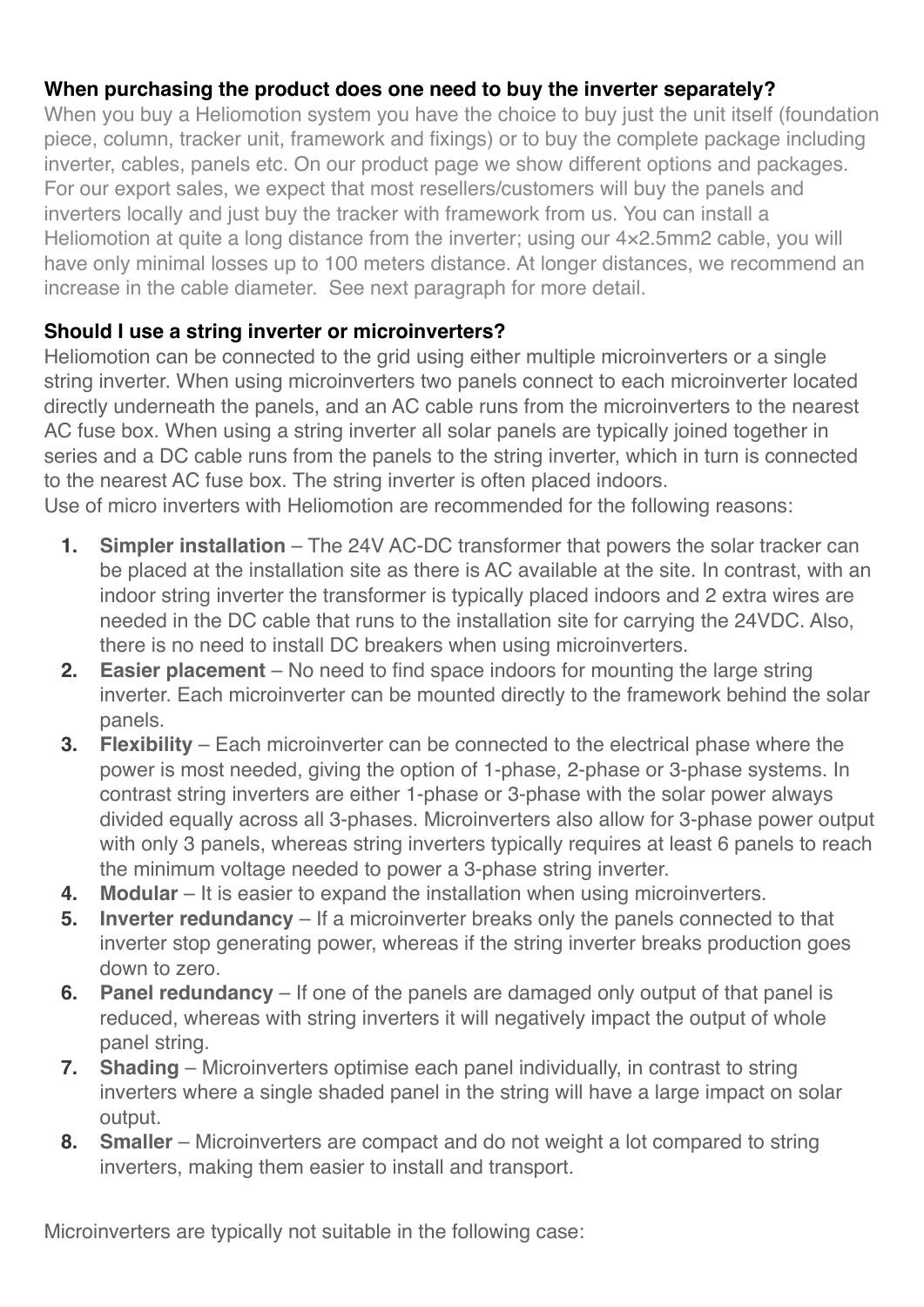1. When using high voltage panels, such as SunPower, as they have a voltage that goes beyond the 22-50 VDC allowed range of most microinverters.

Microinverters are not ideal in the following case:

- 1. When using solar panels with output ratings greater than the microinverter's rating.
- 2. When using half-cell solar panels, as their DC cables are typically not long enough to connect to the microinverter without use of extension cables.

If logging of production data is desired then string inverters often include this functionality as standard whereas microinverters typically require a separate energy meter (such as OWL Intuition) to log production data.

## **How far away can a Heliomotion power plant be placed?**

We recommend the power plant is placed within 100 meters of where the power will be used. The cable size can be adjusted to keep transmission losses low between the power plant and the inverter/charger. Transmission losses are proportional to the ampere so to keep losses low the voltage is kept high. The PV-4/6 systems run at 220 VDC and up to 6 ampere. Using for example 4mm2 wires the losses will be at most 2% at 40 meters, or 4% at 80 meters. Doubling the cross-sectional area of the wire will halve the losses.

# **What exactly is a kilowatt hour?**

A kWh is a measure of how much energy you're using. It doesn't mean the number of kilowatts you're using per hour. It is simply a unit of measurement that equals the amount of energy you would use if you kept a 1,000 watt appliance running for an hour:- if you switched on a 100 watt light bulb, it would take 10 hours to rack up 1 kWh of energy. Or a 2,000 watt appliance would use 1 kWh in just half an hour. While a 50 watt item could stay on for 20 hours before it used 1 kWh.

# **What else takes around 1 kilowatt hour?**

It's hard to be precise, because the similar appliances can have very different wattages, but here are some rough examples of 1 kWh:

- Using a 10,000 watt electric shower for six minutes
- Keeping an immersion heater (3,000 watts) on for 20 minutes
- Cooking in a 2,000 watt oven for half an hour
- An hour's ironing with a 1,000 watt iron or 45 minutes with a 1,500 watt iron
- Less than an hour using a dishwasher (1,000 1,500 watts)
- Around three hours watching a plasma TV (280 450 watts)
- Keeping a fridge-freezer (200 400 watts) on for about three hours
- Keeping an electric blanket (130 200 watts) on all night
- Using a laptop (20 50 watts) all day
- Keeping a broadband router (7 10 watts) on for five days

### **What's the difference between kWh and kW?**

kW stands for kilowatt. A kilowatt is simply 1,000 watts, which is a measure of power. So, for example, the 10,000 watt electric shower in the top bullet point above could also be called a 10 kilowatt shower. A kilowatt hour (kWh) is a measure of energy. A 1,000 watt drill needs 1,000 watts (1 kW) of power to make it work, and uses 1 kWh of energy in an hour. That's why, if you leave a TV or computer on standby, it is still using power and creating a kWh cost on your energy bill.